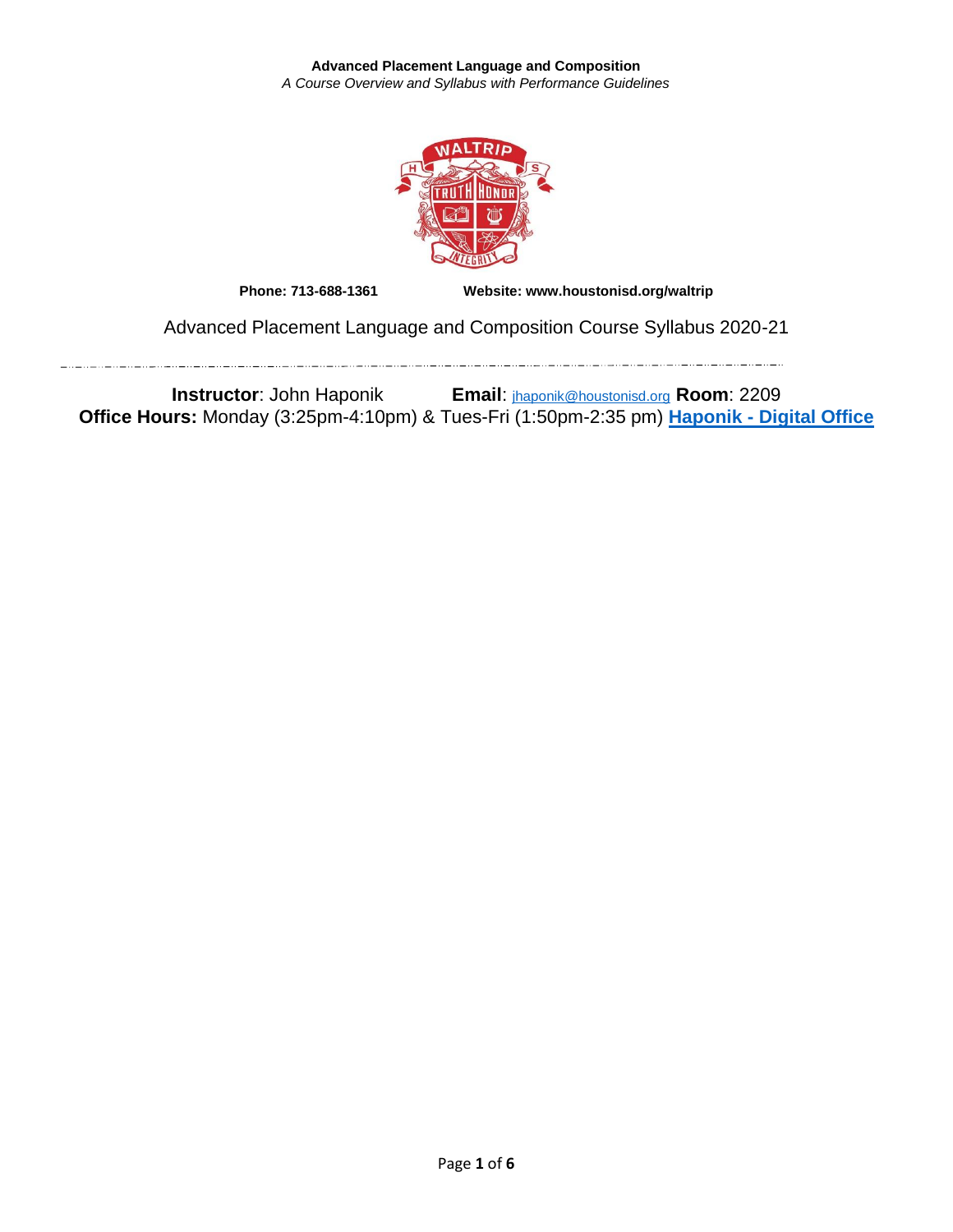# jhaponik@houstonisd.org<br>Conference 4 / 5 Mr. Haponik **Waltrip High School**

## **Contents**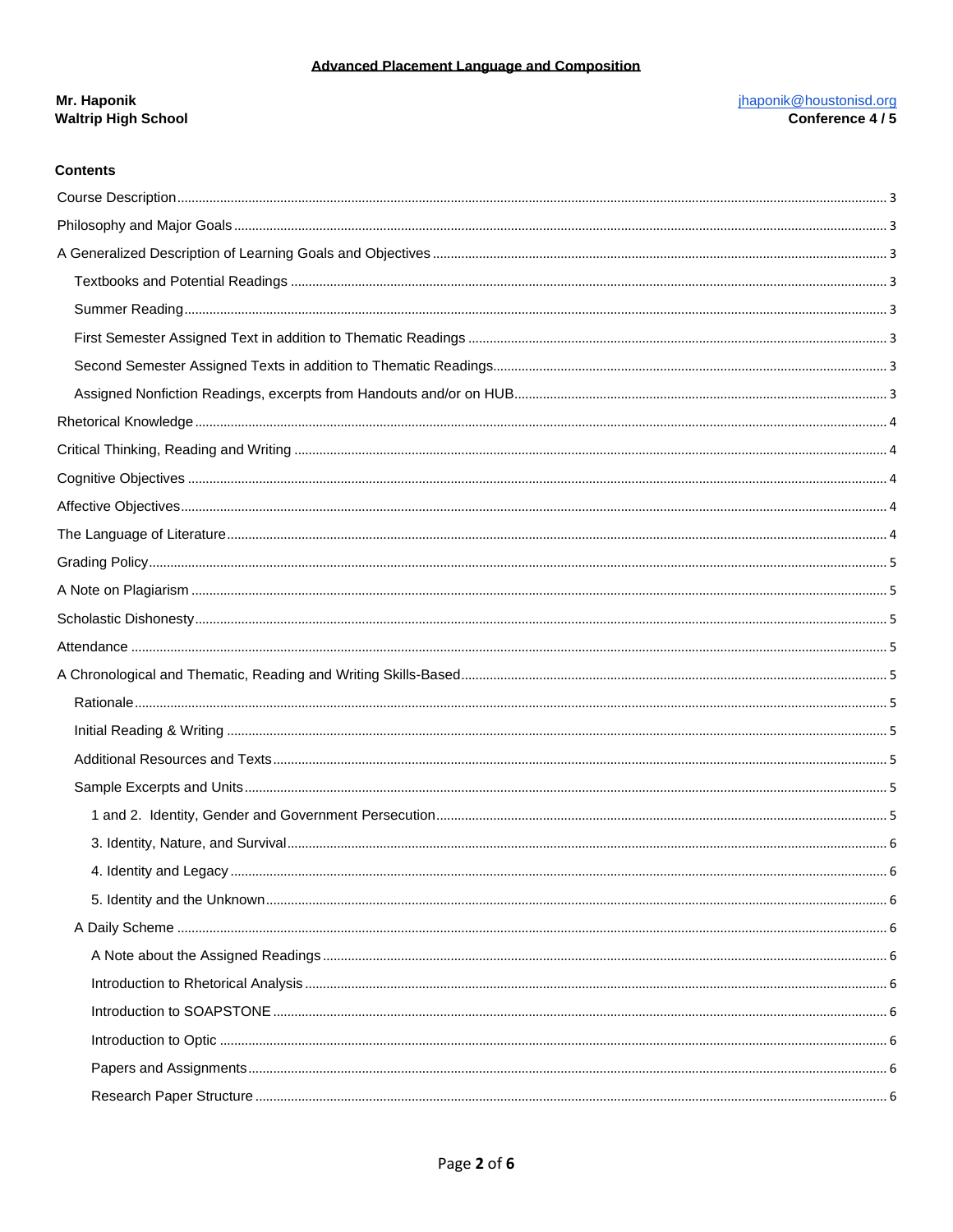#### **Course Description**

<span id="page-2-0"></span>In this course, students practice those writing skills which generate beginning or first draft writing and which finally produce competent, carefully edited papers. Students will also learn how to write the College Board synthesis essay from six to seven brief sources which must be carefully evaluated. The AP Language and Composition exam also contains a prompt which will direct students to formulate their own persuasive essay using references to three or four sources in addition to their own knowledge.

#### <span id="page-2-1"></span>**Philosophy and Major Goals**

The AP English Language and Composition course is designed to give students multiple opportunities to work with the rhetorical situation, examining the author's' purposes in addition to audience and the subjects in texts. Students write in a variety of modes for a variety of audiences, developing a sense of personal style and an ability to analyze and articulate how the resources of language operate in a given text. In concert with the College Board's AP English Course Description, this course teaches students to read primary and secondary sources carefully, to synthesize material from these texts in their own compositions and to cite sources using conventions recommended by the Modern Language Association. As co-creators in a media rich society, students also study the rhetoric of visual media: photographs, films, advertisements, comic strips, and music videos.

Students will experience the composing process through writing, reading, and oral and written exercises. Students will learn a definition of voice in writing that can be recognized in published works and used to develop the power of your own voice in writing. Students will also learn to develop a sense of address. That is, to learn to have a sense of speaking directly to listeners as you write. Students will revise papers through teacher-student conferences, peer editing and self-editing. Consequently, students will have opportunities to revise and resubmit written papers. Consequently, students will understand the purpose and strategies behind sentence structure, standard grammar, and organizational format in the revision process.

## <span id="page-2-2"></span>**A Generalized Description of Learning Goals and Objectives**

Students will learn to see in their mind's eye what they read and write. They will learn that the story is the primal form in speaking and writing from which other forms (argumentation, definition, exposition, etc.) are derived. They will demonstrate in their work, the writing of various forms: voice, movement, and coherence, clear development of a central idea and contributing Ideas, and sense of address. This goal will be accomplished through daily writing assignments, quick-writes (timed writing), research papers, group writing through shared means, and journaling. Students will self-analyze their own and each other's work.

Students will understand style: diction, syntax, tone, etc. Students will sharpen conventional mechanical and grammar skills both in class writing and in each revised and fully finished work to produce competently edited final draft paper based on a careful examination of various sources and/or an analysis of arguments within a given text. Students will experience the testing process of the Advanced Placement Examination and a college level course in high school so that college holds no mystery. Students will know that the name of the game is work and will experience the joy and achievement of having three hours of college credit if a passing grade of "3" or higher is earned on the AP exam.

#### <span id="page-2-3"></span>**Textbooks and Potential Readings**

*The Language of Composition* 

<span id="page-2-4"></span>**Summer Reading**  *I Know Why the Caged Bird Sings*, Maya Angelou

## <span id="page-2-5"></span>**First Semester Assigned Text in addition to Thematic Readings**

*Persepolis*, Marjane Satrapi *Into the Wild*, Jon Krakauer

## <span id="page-2-6"></span>**Second Semester Assigned Texts in addition to Thematic Readings**

*Eddie Would Go*, Stuart Holmes Coleman *Waiting for Godot*, Samuel Beckett Independent Reading Project

## <span id="page-2-7"></span>**Assigned Nonfiction Readings, excerpts from Handouts and/or on HUB**

Alice Walker - "In Search of Our Mothers' Gardens" Bharati Mukhereejee - "Two Ways to Belong in America" David Thoreau - "Where I lived and What I lived For" Dr. King - "Letter from a Birmingham Jail" Edward Said - "Clashing Civilizations" Ericsson - "The Ways We Lie" Linda Hogan - "Dwellings" Malala Yousafzai - UN Speech Plato - "Allegory of the Cave" Sojourner Truth - "Ain't I a Woman?"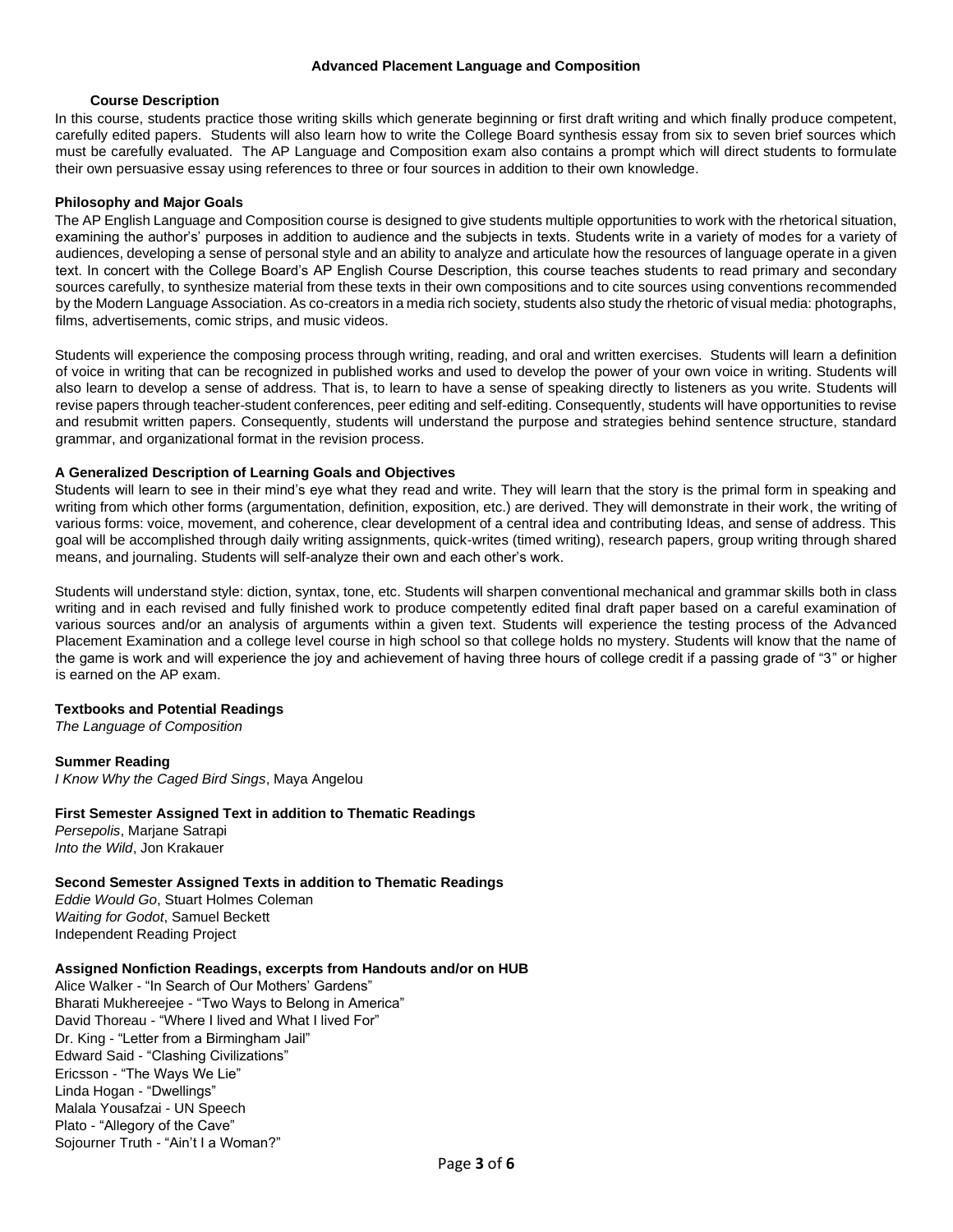Zora Neale Hurtson - "How it feels to be Colored Me"

- \* *The Great Gatsby*, F. Scott Fitzgerald
- \* *World War Z*, Max Brooks
- \* *The Wave: Rogues, Freaks, and Giants*, Susan Casey

#### <span id="page-3-0"></span>**Rhetorical Knowledge**

Students should:

- Focus on a purpose.
- Respond to the needs of different audiences.
- Respond appropriately to different kinds of rhetorical situations.
- Use conventions of format and structure appropriate to the rhetorical situation. Adopt appropriate voice, tone, and level of formality. - Write in several genres.

#### <span id="page-3-1"></span>**Critical Thinking, Reading and Writing**

Students should:

- Use writing and reading for inquiry, learning, thinking, and communicating.
- Understand a writing assignment as a series of tasks including finding, evaluating, analyzing, and synthesizing appropriate primary and secondary sources.
- Integrate their ideas with those of others.
- Understand the relationships among language, knowledge and power.
- Develop and revise expository writing based on different literary and/or subject matter
- Write while adapting to varying styles pertaining to genre and/or popular culture, personal experience, and public policies

## <span id="page-3-2"></span>**Cognitive Objectives**

Students will:

- Read and demonstrate knowledge of selected works of literature from fiction, non-fiction, drama, film and poetry.
- Demonstrate knowledge of man's relationship to himself, to others, to the universe through identifying philosophical concepts and major concerns.
- Demonstrate analytical skill in reading and writing about literature.
- Demonstrate skills in investigative research and applying understanding of citation practice pertaining to primary and secondary resources.
- Demonstrate abilities and understanding of revision process while focusing on rhetorical elements and structure, ideas through coherent and logical means, transitions, and emphasis on content.
- Demonstrate skills in argumentation and persuasion.

## <span id="page-3-3"></span>**Affective Objectives**

Students will:

- Demonstrate an involvement in literary selections through recognizing ideas and values presented by the writers and responding to the writer's values as well as the reader's own values.
- Demonstrate involvement in the process of identifying ideas and values in literature and testing those against the reader's ideas and values.
- Demonstrate involvement in the process of identifying the basic emotions of man through recognizing those expressed in literature and relating those to his or her own emotional responses.
- Demonstrate involvement in the process of identifying topics appropriate for argumentation and persuasions and in understanding his or her values.
- Demonstrate skills in research in selecting topics of interest prior to writing and objectively studying them. Demonstrate skills in applying multiple sources and evidence in research papers and written responses.

# <span id="page-3-4"></span>**The Language of Literature**

Through discussion, written reports, essay examinations, objective tests, and oral and written projects, the student will demonstrate knowledge of:

- a. Selected works of fiction, non-fiction, poetry, drama, and film.
- b. Man's relationship to himself, to others, and to the universe through identifying themes in literature. c. Man's values and how he defends these values
- d. All forms of Rhetorical Analysis and Argumentation.
- e. Development and application of vocabulary and terminology for the AP Exam and SAT

Through responses and questions presented either orally or in writing, the students will demonstrate concern and involvement with ideas and values expressed in literature and with those in their own lives.

Through discussions and essays, students will demonstrate ways to analyze literature and write about literature.

Through written research papers, students will demonstrate skills in the research process.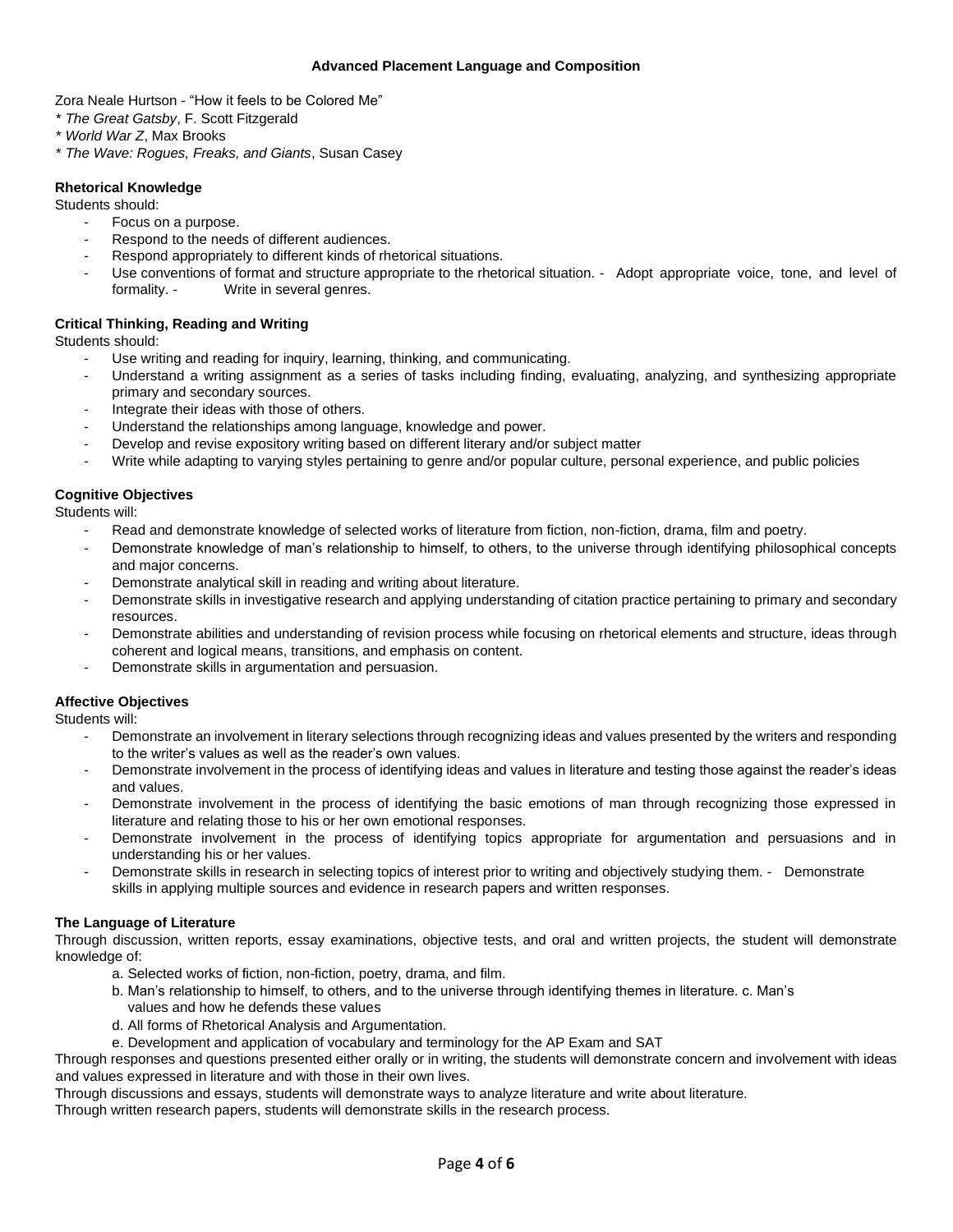## <span id="page-4-0"></span>**Grading Policy**

- 12 grades or more will be recorded for each six week period.
- Daily work, essays, major exams, quizzes, and homework will each count one time unless specific.
- Most daily grades and essay grades with grades below student expectations will be given five days to revise and may come to class during tutorials for one-on-one assistance. The amount of points to be recovered will vary by assignment.
- All zeros for in class assignments may be made up within five days of the assignment unless specified.
- Assignments are due on the date assigned; late work is unacceptable and will be dealt with on a case-by-case basis.
- All grades must be finalized by the 3-week or 6-week grading period in which they are due. No grade will be changed after it is reported for progress reports and/or report cards.
- Work that is plagiarized will receive an automatic zero. A first offense will be given an alternative assignment and more difficult assignment to replace the grade with a maximum score of 70%. A second or third offense will receive a zero and not have an opportunity for a grade replacement. Do not plagiarize or cheat on an assignment.

# <span id="page-4-1"></span>**A Note on Plagiarism**

**PLAGIARISM** means passing someone else's work without documentation as your own. If you are using someone else's work, you must document that it is the work of another writer. Work that is plagiarized will not be graded. Policies from the Houston ISD code of conduct will be followed.

## <span id="page-4-2"></span>**Scholastic Dishonesty**

Please read and remember the Student Disciplinary Rules in the HISD Student Handbook/ Cheating, plagiarism, and other forms of academic dishonesty are prohibited by HISD system policy and the rules of this class. Cheating is defined as:

- a. Copying from another student's test paper;
- b. Using materials during the test that are not authorized by the teacher;
- c. Collaborating with another student without authorization
- d. Using misappropriated test materials and/or answer keys

## <span id="page-4-3"></span>**Attendance**

AP Students are expected to attend class. Missing assignments are the responsibility of the student. Please request make-up work upon your return. You will have a limited amount of time to make-up your assignment if you are absent but you will still receive full credit. If you know you will be absent in advance, please let me know.

Tardy students must enter with a valid tardy pass.

# <span id="page-4-4"></span>**A Chronological and Thematic, Reading and Writing Skills-Based**

## <span id="page-4-5"></span>**Rationale**

Emphasis on historical period as well as thematic readings are both critical to a student's ability to effectively write rhetorical analyses. If students learn to use accurate historical evidence to support their assertions based on the questions asked in the AP Language prompt, then they are more likely to "nail" the author's purpose and the thesis, (theme and tone).

## <span id="page-4-6"></span>**Initial Reading & Writing**

Students will be given an excerpt from *Hunger of Memory* by Richard Rodriguez. The course will begin by having students discuss the significance of Rodriguez's 1980s piece in terms of their own experiences with language acquisition, reading and writing.

Introduction to The Socratic Seminar and Literature Circles: We will begin with discussions of identity and the American experience, bilingual education in 21<sup>st</sup> century America and the immigrants' experiences as our "unwanted" countrymen, all relevant current issues. Students will examine/discuss and explore common issues in Rodriguez's essay on family and the excerpt from *Days of Obligation*, the 1991 & 2004 AP Language prompts along with the excerpted quote from *Blood and Belonging*, by Michael Ignatieff (2004 AP Language and Composition, Form B, persuasive essay Question # 3).

# <span id="page-4-7"></span>**Additional Resources and Texts**

*AP Language and Composition* – College Level *The Bedford Reader,* Bedford-St. Martin's *50 Essays, A Portable Anthology*, Samuel Cohen *Everyday Use: Rhetoric at Work in Reading and Writing Everything's An Argument: With Readings*, Lundsford, Andrea A., John Ruszkiewicz and Keith Walters *The Language of Literature: American Literature*, Level 11

## <span id="page-4-8"></span>**Sample Excerpts and Units**

<span id="page-4-9"></span>**1 and 2. Identity, Gender and Government Persecution**  *Persepolis*